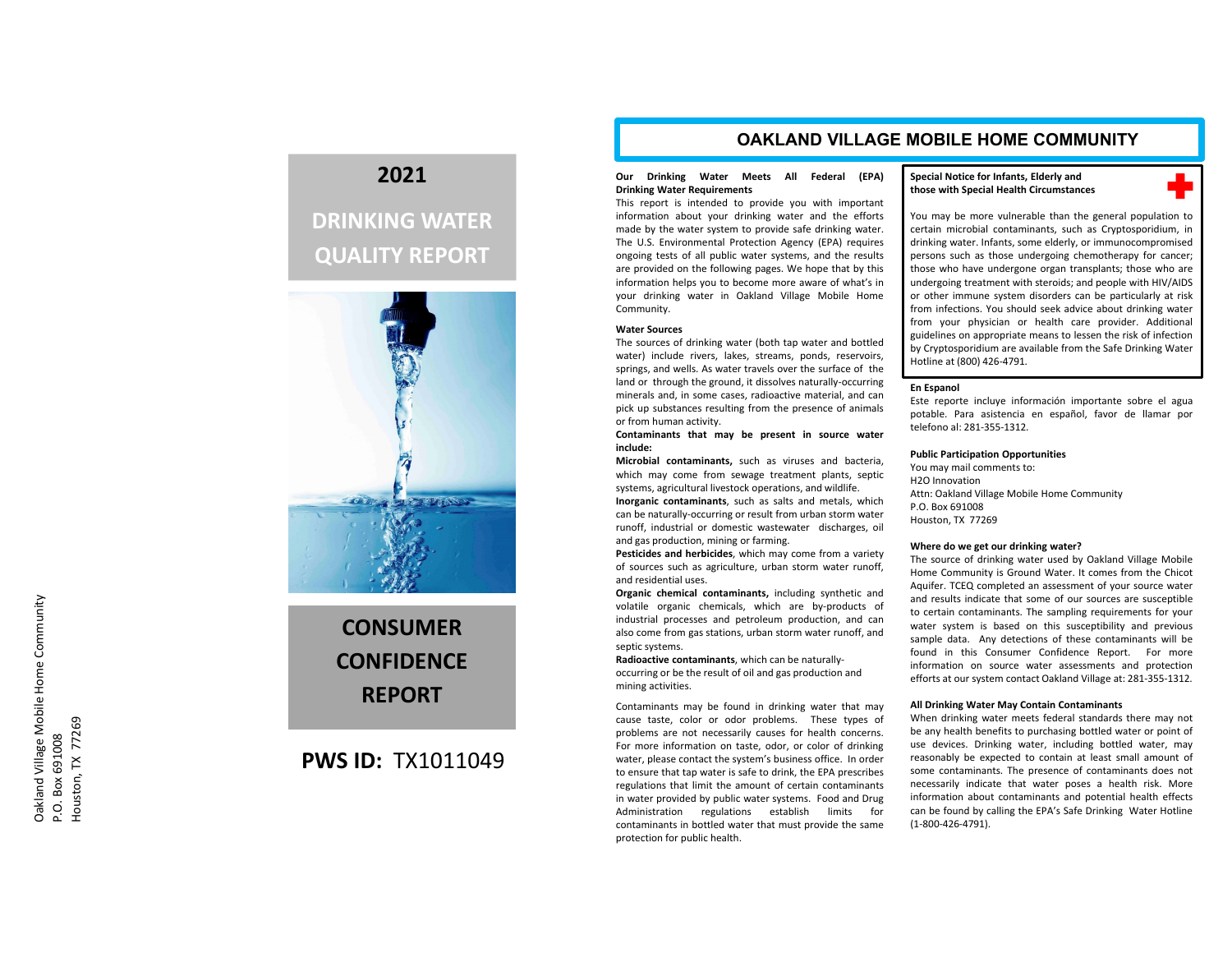#### **About this report**

This report lists all of the federally regulated or monitored contaminants which have been found in your drinking water. The U.S. EPS requires water systems to test for up to 97 contaminants. Most sampling is conducted at each source water entry point into the system. The actual water received by <sup>a</sup> consumer may be <sup>a</sup> blend from different sources, depending on location.

#### **Drinking Water Abbreviations and Definitions**

**Avg:** Regulatory compliance with some MCLs are based on running annual average of monthly samples. **MFL:** million fibers per liter (a measure of asbestos) **N/A:** not applicable

**NTU:** nephelometric turbidity units (a measure of turbidity) **pCi/L:** picocuries per liter (a measure of radioactivity) **ppm:** parts per million, or milligrams per liter (mg/L), or one ounce in 7,350 gallons of water

**ppb:** parts per billion, or micrograms per liter, or one ounce in 7,350,000 gallons of water

**ppt:** parts per trillion, or nanograms per liter (ng/L) **ppq:** parts per quadrillion, or pictograms per liter (pg/L) **Level 1 Assessment:**

A Level 1 assessment is <sup>a</sup> study of the water system to identify potential problems and determine (if possible) why total coliform bacteria have been found in our water system.

#### **Level 2 Assessment:**

A Level 2 assessment is <sup>a</sup> very detailed study of the water system to identify potential problems and determine (if possible) why an E.coli MCL violation has occurred and/or why total coliform bacteria have been found in our water system on multiple occasions.

#### **Maximum Contaminant Level Goal or MCLG:**

 The level of contaminant in drinking water below which there is no known or expected risk to health. MCLGs allow for <sup>a</sup> margin of safety.

#### **Maximum Contaminant Level or MCL:**

The highest level of <sup>a</sup> contaminant that is allowed in drinking water. MCLs are set as close to the MCLGs as feasible using the best available treatment technology

#### **Maximum residual disinfectant level goal or MRDLG:**

There is <sup>a</sup> level of drinking water disinfectant below which there is no known or expected risk to health. MRDLs do not reflect the benefits of the use of disinfectants to control microbial contaminants.

#### **Maximum residual disinfectant level or MRDL:**

The highest level of <sup>a</sup> disinfectant allowed in drinking water. There is convincing evidence that addition of <sup>a</sup> disinfectant is necessary for control of microbial contaminants.

#### **Mrem/year: millirems per year** (a measure of radiation absorbed by the body)

#### **Treatment Technique or TT:**

A required process intended to reduce the level of <sup>a</sup> contaminant in drinking water.

| <b>Disinfectants and Disinfection</b><br><b>By-Products</b> | <b>Collection</b><br>Date        | <b>Units</b> | <b>Highest Level</b><br><b>Detected</b> | <b>Range of Levels</b><br><b>Detected</b> | <b>MCLG</b>              | <b>MCL</b> | <b>Violation</b> | <b>Likely Source of Contamination</b>                                                                                            |
|-------------------------------------------------------------|----------------------------------|--------------|-----------------------------------------|-------------------------------------------|--------------------------|------------|------------------|----------------------------------------------------------------------------------------------------------------------------------|
| Haloacetic Acids (HAA5)                                     | 2017                             | ppb          | 19                                      | $18.6 - 18.6$                             | No goal for<br>the total | 60         | No               | By-product of drinking water disinfection.                                                                                       |
| <b>Total Trihalomethanes (TTHM)</b>                         | 2017                             | ppb          | 79                                      | $79.3 - 79.3$                             | No goal for<br>the total | 80         | No               | By-product of drinking water disinfection.                                                                                       |
| <b>Inorganic Contaminants</b>                               | <b>Collection</b><br><b>Date</b> | <b>Units</b> | <b>Highest Level</b><br><b>Detected</b> | <b>Range of Levels</b><br><b>Detected</b> | <b>MCLG</b>              | <b>MCL</b> | <b>Violation</b> | <b>Likely Source of Contamination</b>                                                                                            |
| <b>Barium</b>                                               | 2019                             | ppm          | 0.417                                   | $0.417 - 0.417$                           | $\overline{2}$           | 2          | No               | Discharge of drilling wastes; Discharge from metal refineries;<br>Erosion of natural deposits.                                   |
| <b>Fluoride</b>                                             | 2019                             | ppm          | 0.13                                    | $0.13 - 0.13$                             | 4                        | 4          | No               | Erosion of natural deposits; Water additive which promotes<br>strong teeth; Discharge from fertilizer and aluminum<br>factories. |
| Arsenic                                                     | 2019                             | ppb          | 2.1                                     | $2.1 - 2.1$                               | 0                        | 10         | <b>No</b>        | Erosion of natural deposits; Runoff from orchards; Runoff<br>from glass and electronics production wastes.                       |
| <b>Selenium</b>                                             | 2019                             | ppb          | 4.2                                     | $4.2 - 4.2$                               | 50                       | 50         | No               | Discharge from petroleum and metal refineries; Erosion of<br>natural deposits; Discharge from mines.                             |
| Nitrate [measured as Nitrogen]                              | 2021                             | ppm          | $\mathbf{1}$                            | $0.52 - 1.0$                              | 10                       | 10         | No               | Runoff from fertilizer use; Leaching from septic tanks,<br>sewage; Erosion of natural deposits.                                  |
| <b>Radioactive Contaminants</b>                             | <b>Collection</b><br><b>Date</b> | <b>Units</b> | <b>Highest Level</b><br><b>Detected</b> | <b>Range of Levels</b><br><b>Detected</b> | <b>MCLG</b>              | <b>MCL</b> | <b>Violation</b> | <b>Likely Source of Contamination</b>                                                                                            |
| <b>Beta/photon emitters</b>                                 | 2016                             | pCi/L*       | 4.6                                     | $4.6 - 4.6$                               | 0                        | 50         | No               | Decay of natural man-made deposits.                                                                                              |
| Gross alpha excluding radon and<br>uranium                  | 2016                             | pCi/L        | $\overline{7}$                          | $7 - 7$                                   | $\mathbf 0$              | 15         | <b>No</b>        | Erosion of natural deposits.                                                                                                     |
| <b>Uranium</b>                                              | 2016                             | ug/I         | 3.7                                     | $3.7 - 3.7$                               | $\mathbf 0$              | 30         | No               | Erosion of natural deposits                                                                                                      |
| Combined Radium 226/228                                     | 2016                             | pCi/L        | 2.11                                    | $2.11 - 2.11$                             | $\mathbf 0$              | 5          | No               | Erosion of natural deposits                                                                                                      |

\*EPA considers 50 pCi/L to be the level of concern for beta particles.

### **Lead& Copper**

**Regulated Contaminants**

| <b>Lead and Copper</b> | <b>Date Sampled</b> | <b>Units</b> | 90 <sup>th</sup><br>Percentile | <b>MCLG</b> | <b>Action Level (AL)</b> | # Sites over AL | <b>Violation</b> | <b>Likely Source of Contamination</b>                                                                      |
|------------------------|---------------------|--------------|--------------------------------|-------------|--------------------------|-----------------|------------------|------------------------------------------------------------------------------------------------------------|
| Copper                 | 2021                | ppm          | 0.064                          | 1.3         | 1.3                      |                 | <b>No</b>        | Erosion of natural deposits; Leaching from wood preservatives;<br>Corrosion of household plumbing systems. |
| Lead                   | 2021                | ppb          | 1.52                           |             | 15                       |                 | <b>No</b>        | Corrosion of household plumbing system; Erosion of natural deposits.                                       |

#### **Disinfectant Residuals**

| Year | <b>Contaminant Unit of Measure</b> | <b>Average Level Detected</b> | <b>Range of Level Detected</b> | <b>MRDI</b> | <b>MRDLG</b> | <b>Violation</b> | <b>Likely Source of Contamination</b>    |
|------|------------------------------------|-------------------------------|--------------------------------|-------------|--------------|------------------|------------------------------------------|
| 2021 | Free Chlorine                      | 1.25                          | $0.23 - 2.00$                  |             |              | No               | Water additive used to control microbes. |